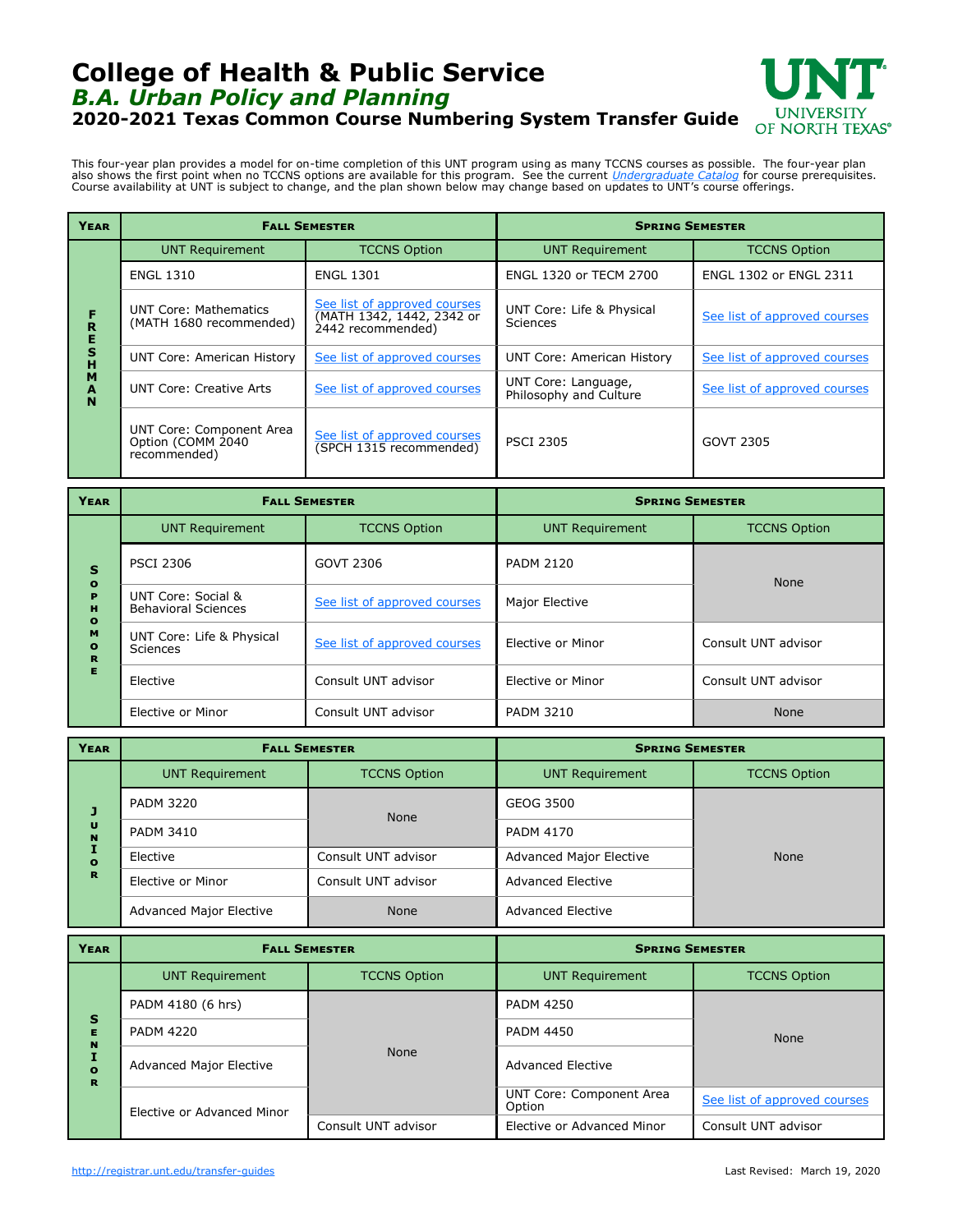### **UNT Core: Creative Arts**

One course chosen from: ARTS 1301 or 1304; DRAM 1310; MUSI 1306; SPCH 2341

#### **UNT Core: Language, Philosophy and Culture**

One course chosen from: ARTS 1303; ENGL 2332 or 2333; HIST 2321 or 2322; PHIL 1301, 1304, 2303, 2306, or 2316

#### **UNT Core: Social & Behavioral Sciences**

One course chosen from: ANTH 2346 or 2351; COMM 1307; CRIJ 1301; ECON 2301 or 2302; GEOG 1303; PSYC 2301; SOCI 1301; SOCW 2361; SPCH 1318; TECA 1354

*PADM 2100 taken at UNT is recommended.*

# <span id="page-1-0"></span>**College of Health & Public Service** *B.A. Urban Policy and Planning*

**2020-2021 Texas Common Course Numbering System Transfer Guide**

## **Courses Recommended for Transfer**

The UNT Core requirements are shown with Texas Common Course Numbering System values only when UNT offers equivalent courses. There may be other courses in transfer that apply toward the specific degree requirement, but those listed are known to apply.

#### **UNT Core: Communication**

ENGL 1301; and ENGL 1302 or 2311

A grade of 'C' or better is required on courses applied toward this requirement.

#### **UNT Core: Mathematics**

One course chosen from: MATH 1316, 1324, 1325 or 1425, 1332, 1342 or 1442 or 2342 or 2442, 1350, 2312 or 2412, 2313 or 2413 or 2513

*MATH 1342, 1442, 2342 or 2442 are recommended.*

#### **UNT Core: Life & Physical Sciences**

For students not majoring in Science, Mathematics, or Engineering, completing two courses from the list below is recommended (see an Academic Advisor for more options).

| <b>ANTH 2401</b> | GEOL 1403 |
|------------------|-----------|
|                  |           |

- ASTR 1403 PHYS 1403
- ASTR 1404 • PHYS 1404
- BIOL 1408 • PHYS 1410
- BIOL 2406 **PHYS 1415**
- GEOL 1401

GOVT 2305 and 2306

## **UNT Core: American History**

Two courses chosen from: HIST 1301, 1302, 2301

#### **UNT Core: Government/Political Science**

# **Urban Policy and Planning: Major Requirements**

No TCCNS options available

**Option B**: SPCH 1311; TECA 1303 *SPCH 1315 is recommended.*

**Urban Policy and Planning: Other Requirements**

Students must have a minimum grade point average of 2.0 for entering the program, a grade of C or better and a minimum grade point average of 2.5 in all courses in the major and a minimum overall grade point average of 2.0 is required for graduation.

### **UNT Core: Component Area Option**

Complete two courses from Component Area Option A OR one course from Component Area Option A AND one course from Component Area Option B.

**Option A**: ANTH 2346, 2351, or 2401; ARTS 1301, 1303 or 1304; ASTR 1403 or 1404; BIOL 1408 or 1413, or 2406; COMM 1307; CRIJ 1301; DRAM 1310; ECON 2301 or 2302; ENGL 1301, 1302, 2311, 2332, or 2333; HECO 1322; GEOG 1303; GEOL 1401 or 1403; HIST 1301, 1302, 2321, or 2322; MATH 1316, 1324, 1325 or 1425, 1332, 1342 or 1442 or 2342 or 2442, 1350, 2312 or 2412, 2313 or 2413 or 2513, 2314 or 2414; MUSI 1306 or 1307; PHIL 1301, 1304, 2303, 2306, or 2316; PHYS 1403, 1404, 1410, or 1415; PSYC 2301; SOCI 1301; SOCW 2361; SPCH 1315, 1318 or 2341; TECA 1354